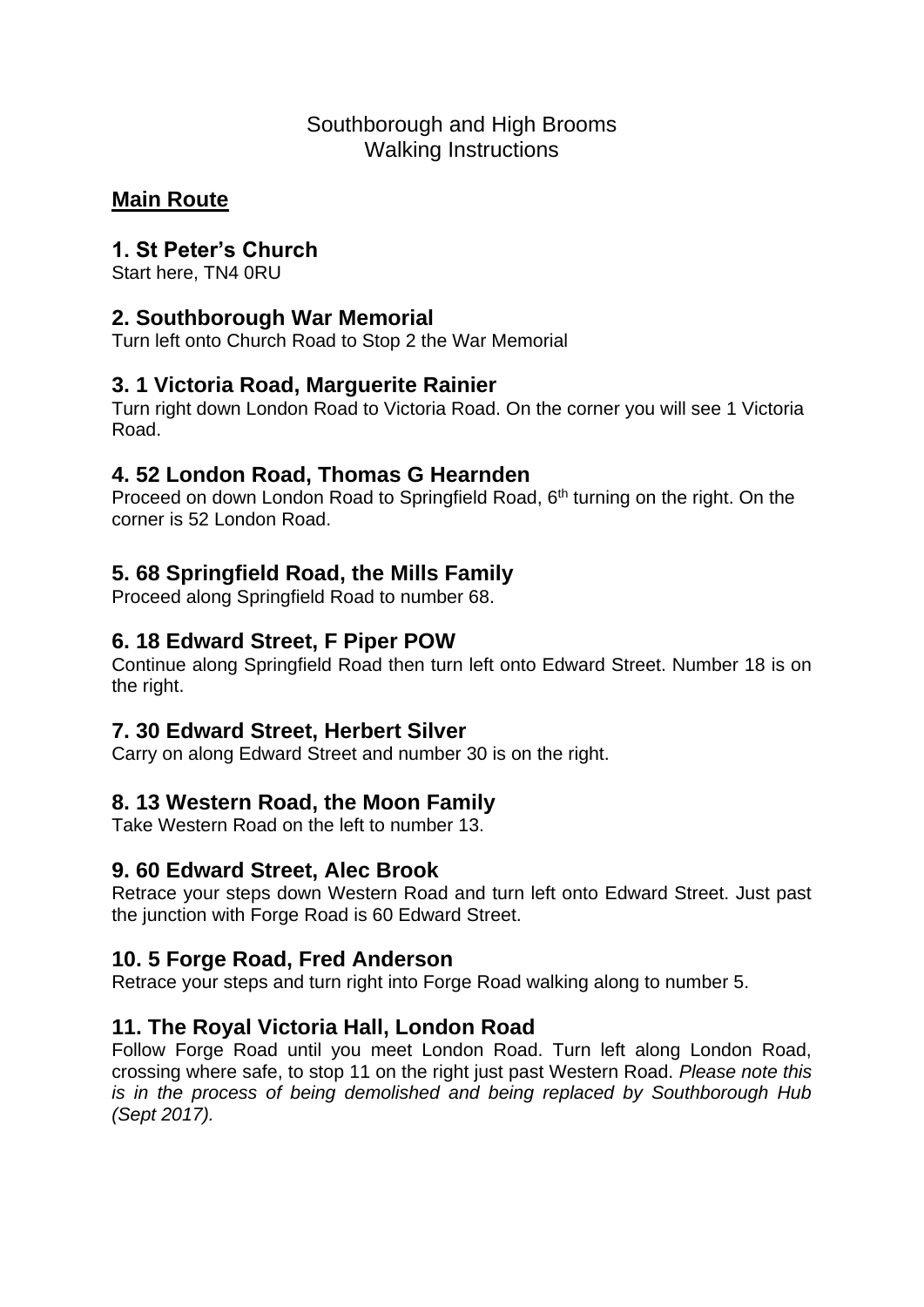# **12. 71 London Road, the Hutchings Family**

Keep walking along London Road, round the corner and past Garlinge Road. On the right you will see stop 12, 71 London Road nestled behind hedges and trees.

### **13. 8 Sheffield Road, the Tipping Family**

Continue in the same direction along London Road then turn right into Sheffield Road. To number 8 on the right.

## **14. Twort's Cricket Balls, Park Road**

Retrace your steps down Sheffield Road and back along London Road. Turn left into Park Road, the site of stop 14 is along on your lefthand side.

## **15. Park House, 24 Park Road**

Continue along Park Road to the junction with Park House Gardens and you will be where Park House stood originally.

## **16. St Thomas's Church**

Carry on along Park Road to your left and turn left into Pennington Road. Walking down the road you will find St Thomas's Church on the right; the final stop of the main trail. Continue down Pennington Road and you will rejoin London Road.

# **Green Trail**

## **1. High Brooms Railway Station**

Start here, TN2 3XE. This route runs along a steep hill to Stop 2.

### **2. The Brick Works Freehouse, High Brooms**

Turn right from the station and then left in to High Brooms Road and follow the road round as it bears to the left to find stop 2 on your right. This route runs along a steep hill to Stop 3.

### **3. 82 High Brooms Road, John Sutton**

Continue along High Brooms Road to number 82, on the right after the junction with Highfield Road.

# **4. St Matthew's Parish Church, High Brooms**

Turn around and you will see St Matthew's Parish Church on the opposite side of the road.

# **5. Cambrian Road, Community Kitchen**

Continue along High Brooms Road then turn left into Colebrook Road. Carry on into Holmewood Road and then turn right into Woodland Road. A short way along you will see Cambrian Road.

### **6. 77 Silverdale Road, Peggy Woodford**

Continue to the end of Woodland Road and turn right into Silverdale Road. Number 77 is on the right.